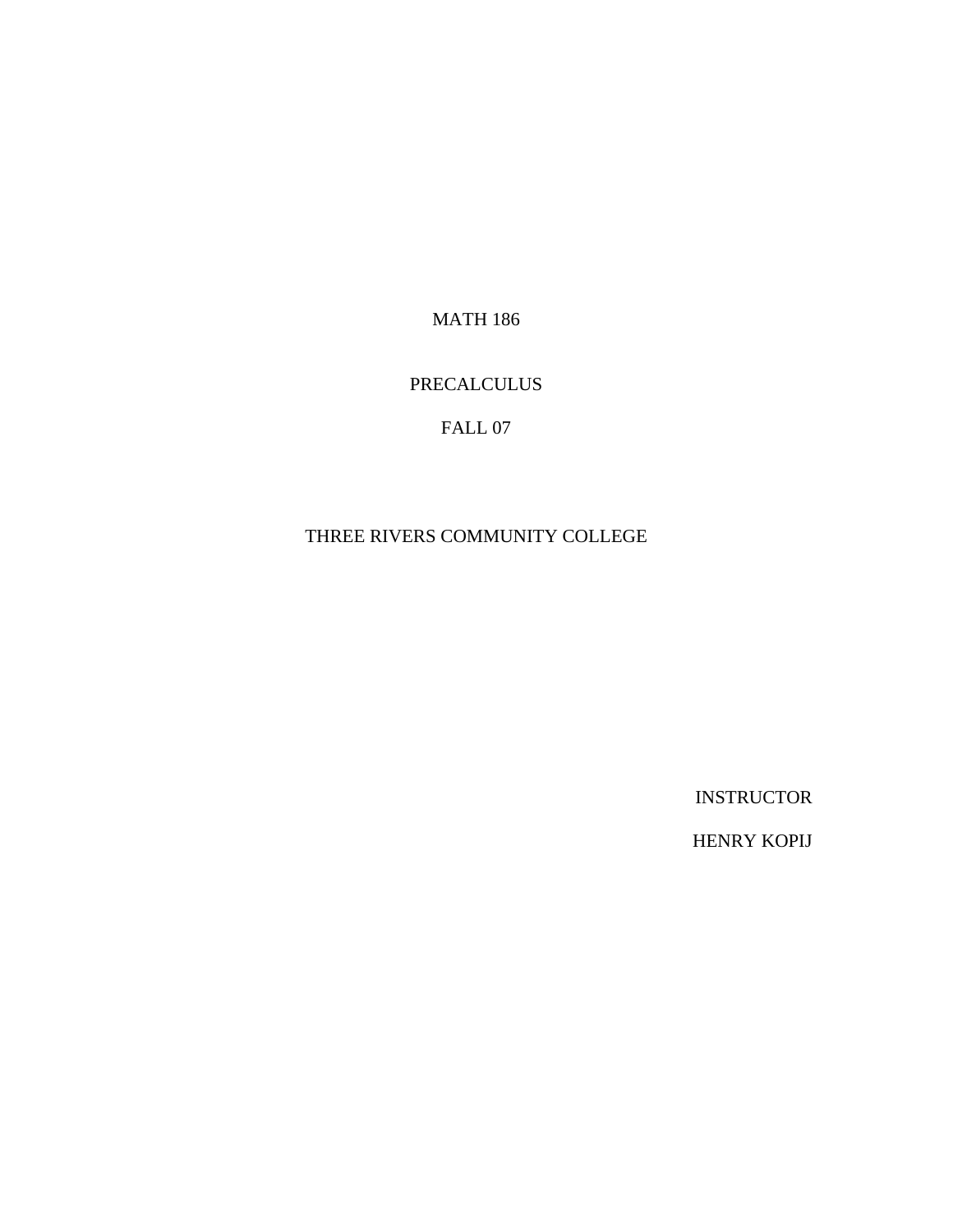- 1) **TEXTBOOK: Precalculus-Mathematics for Calculus** by Stewart, Redlin, Watson, 5th edition.
- 2) **ATTENDANCE :** Attendance will be taken during every class. Regular attendance is strongly encouraged. Excessive absenteeism may impact your grade.
- 3) **GRADING: Four** announced 100 point tests will be given along with a final test worth 200 points.

|              | $B_{+} = 87 - 89$ | $C_{\pm} = 77 - 79$ | $D_{+} = 67 - 69$ |
|--------------|-------------------|---------------------|-------------------|
| $A = 93-100$ | $B = 83 - 86$     | $C = 73 - 76$       | $D = 60-66$       |
| $A = 90-92$  | $B = 80-82$       | $C_{2} = 70 - 72$   |                   |

- 4) **MAKE-UP TESTS :** Tests that are missed on a scheduled night should be made up on the next class meeting unless other arrangements have been made. Tests that are missed as a result of excessive absenteeism will result in a zero.
- 5) **HOMEWORK :** Homework will be assigned during each class and will be gone over on the following class. Generally homework will not be graded unless announced in advance.
- 6) **CLASS PARTICIPATION**: I strongly encourage everyone to participate in class and to ask any questions that you may have.
- 7) **OFFICE HOURS**: By appointment. E-mail hkopij@trcc.commnet.edu

.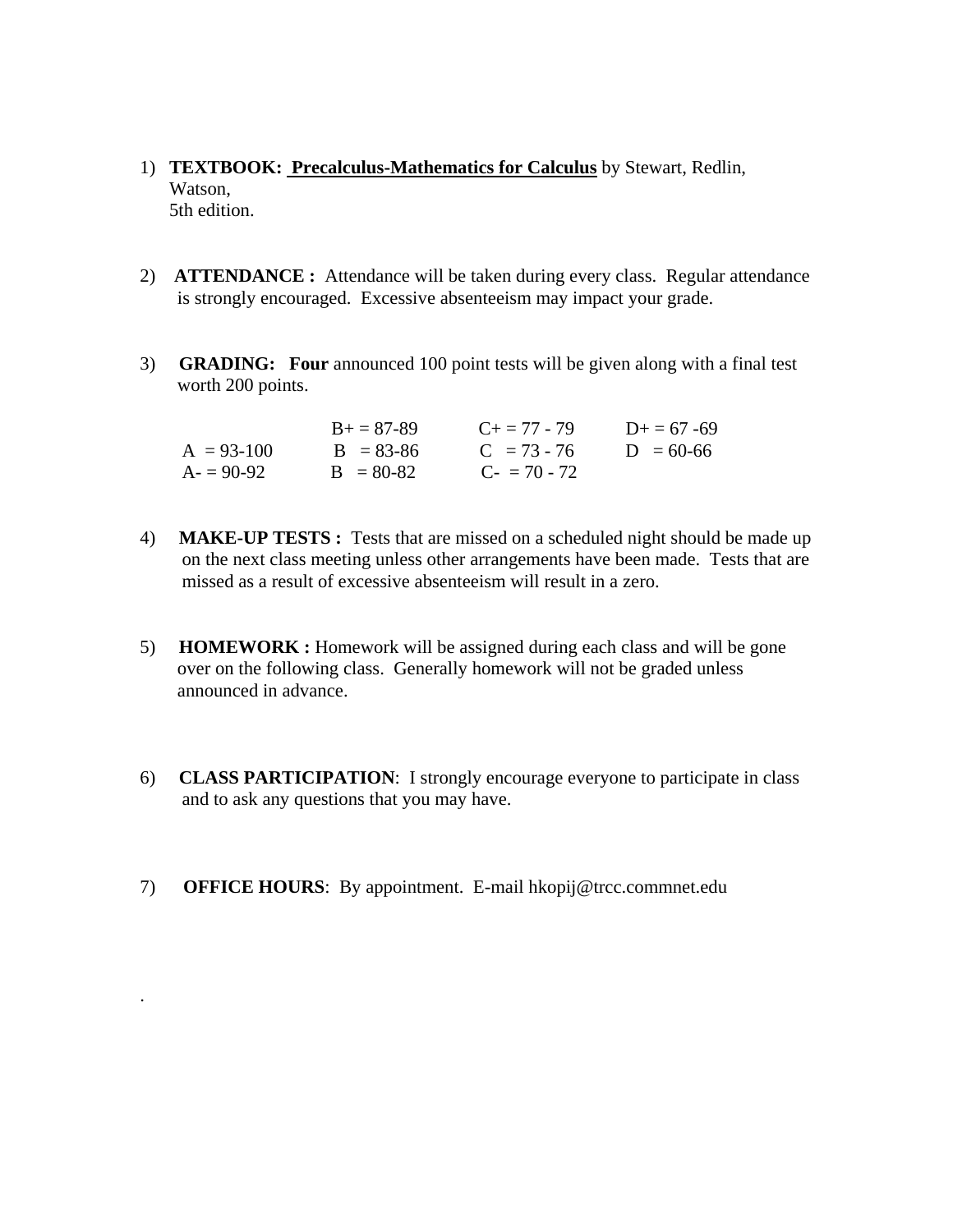# Math 186 Pre-calculus

## **Text: Precalculus-Mathematics for Calculus – Brooks/Cole**

| <b>Chapter</b> | <b>Section</b> | <b>Assignment</b>                                 |
|----------------|----------------|---------------------------------------------------|
| 1              | 1.7            | $84/5 - 70,93$                                    |
|                | 1.9            | 109/5-20 mult of 5, 40, 45, 50                    |
|                | 1.10           | 120/5-50 mult of 5                                |
| $\overline{2}$ | 2.1            | 155/12-30 mult of 3, 39,44,49,54                  |
|                | 2.2            | 167/5-55 mult of 5                                |
|                | 2.4            | 179/3-27 mult of 3                                |
|                | 2.5            | 190/5-50 mult of 5                                |
|                | 2.6            | 200/4-32 mult of 4                                |
|                | 2.7            | 210/10, 13, 14, 21, 31                            |
|                | 2.8            | 219/5-45, mult of 5, 41                           |
|                | 2.9            | 230/5-50 mult of 5, 52, 62                        |
|                |                | Test 1                                            |
| 3              | 3.1            | 262/10-70 mult of 10                              |
|                | 3.2            | 270/8, 24, 27, 30, 33, 36, 39, 42, 45, 51, 56, 57 |
|                | 3.3            | 279/10,26,38,48,58,63,68,73,88                    |
|                | 3.4            | 289/10,24,34,54,64                                |
|                | 3.5            | 298/12,22,32,42,52,64                             |
|                | 3.6            | 312/15,24,35,44,53,62                             |
|                |                | Test 2                                            |
| $\overline{4}$ | 4.1            | 336/ 6, 8, 14, 26, 30, 33, 36, 66, 79             |
|                | 4.2            | 349/5,8,11,14,17,20,23,26,29,32,                  |
|                |                | 52,56,59                                          |
|                | 4.3            | 357/ 2,7,12,17,22,27,32,37,42,47,                 |
|                |                | 52                                                |
|                | 4.4            | 366/5-60 mult of 5                                |
|                | 4.5            | 378/5, 10, 14, 22                                 |
|                |                |                                                   |

**Test 3**